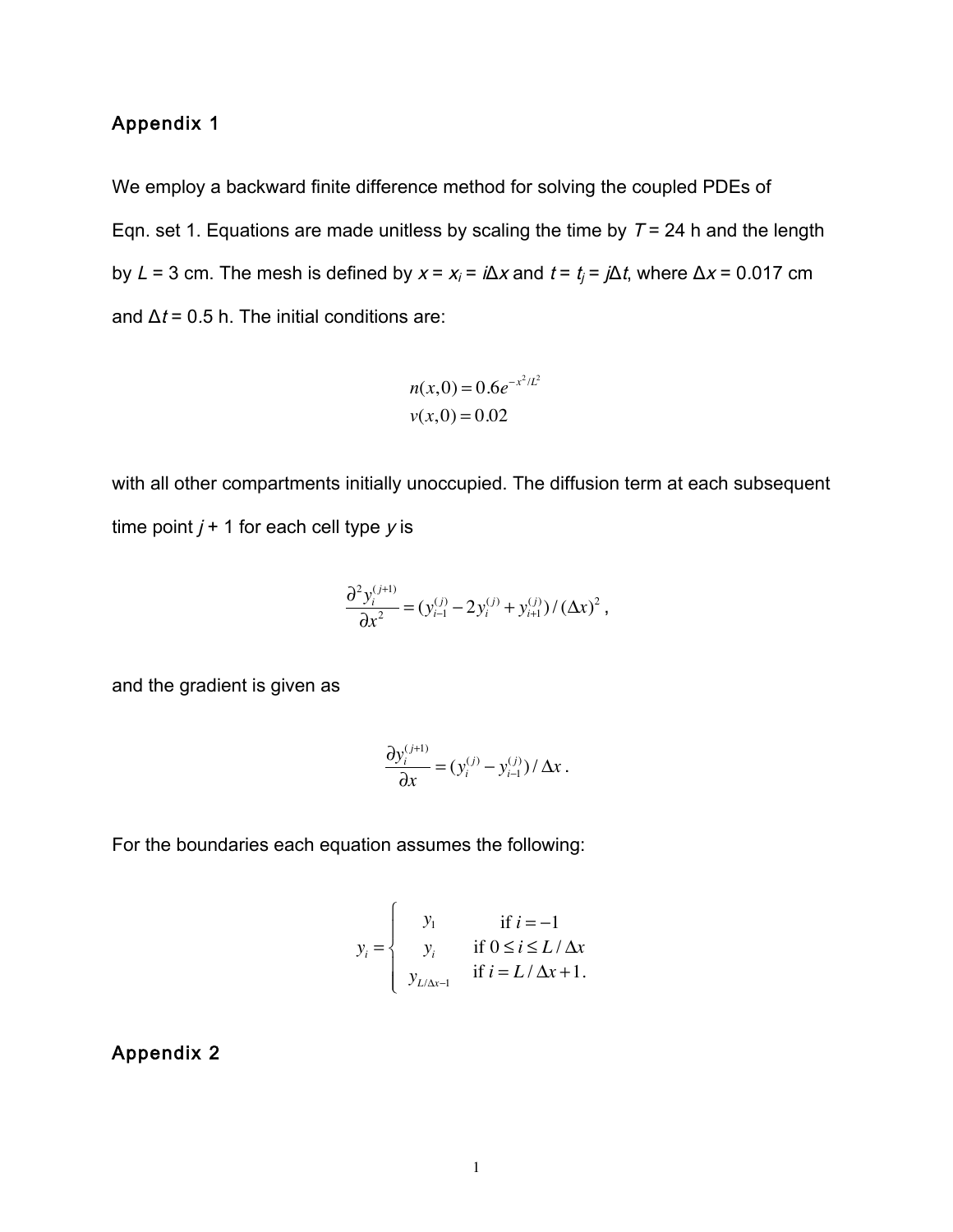Understanding the appropriate bounds for some of these parameters is difficult. Some parameters are based on very limited experimental or clinical data, so the reasoning for all parameter estimations is detailed here.

### A2.1 Diffusion Coefficients  $(D_n, D_h, D_v)$

The expansion of a tumor represented by a diffusion coefficient gives a measure of motility for the cellular population as a whole. The value we use for the diffusion of the normoxic population is  $D_n$  = 7.3  $\times$  10<sup>-9</sup> cm<sup>2</sup>/s, which has the same order of magnitude as similar parameters from the literature (44, 5).

Hypoxia is a promoter of invasiveness (45), so we assume that the hypoxic population has a slightly greater diffusion coefficient than the normoxic population ( $D_h$  = 1.7 $D_n$  = 1.2 × 10<sup>-8</sup> cm<sup>2</sup>/s). On the other hand, we choose the diffusion coefficient of the vascular cells to be less than that of the normoxic and hypoxic cells. Anderson and Chaplain use a value of  $D_v$  = 10<sup>-10</sup> cm<sup>2</sup>/s (46), and Orne and Chaplain state that reasonable values for vascular diffusion should be in the range of  $10^{-9}$  -  $10^{-11}$  cm<sup>2</sup>/s (47). Our diffusion coefficient for vascular cells is faster ( $D_v$  = 0.8 $D_n$  = 5.8  $\times$  10<sup>-9</sup> cm<sup>2</sup>/s) and just outside this window but within an order of magnitude.

While  $D_n$  is a major contributor to TVDT, increasing  $D_n$  and  $D_v$  (as with increasing  $D_n$ ) leads to faster growth (smaller TVDT). These values are adjusted to fit the specified TVDTs from the statistical population model. The primary diameter at the threshold of lethal metastatic burden is also affected by these values. This critical diameter is fit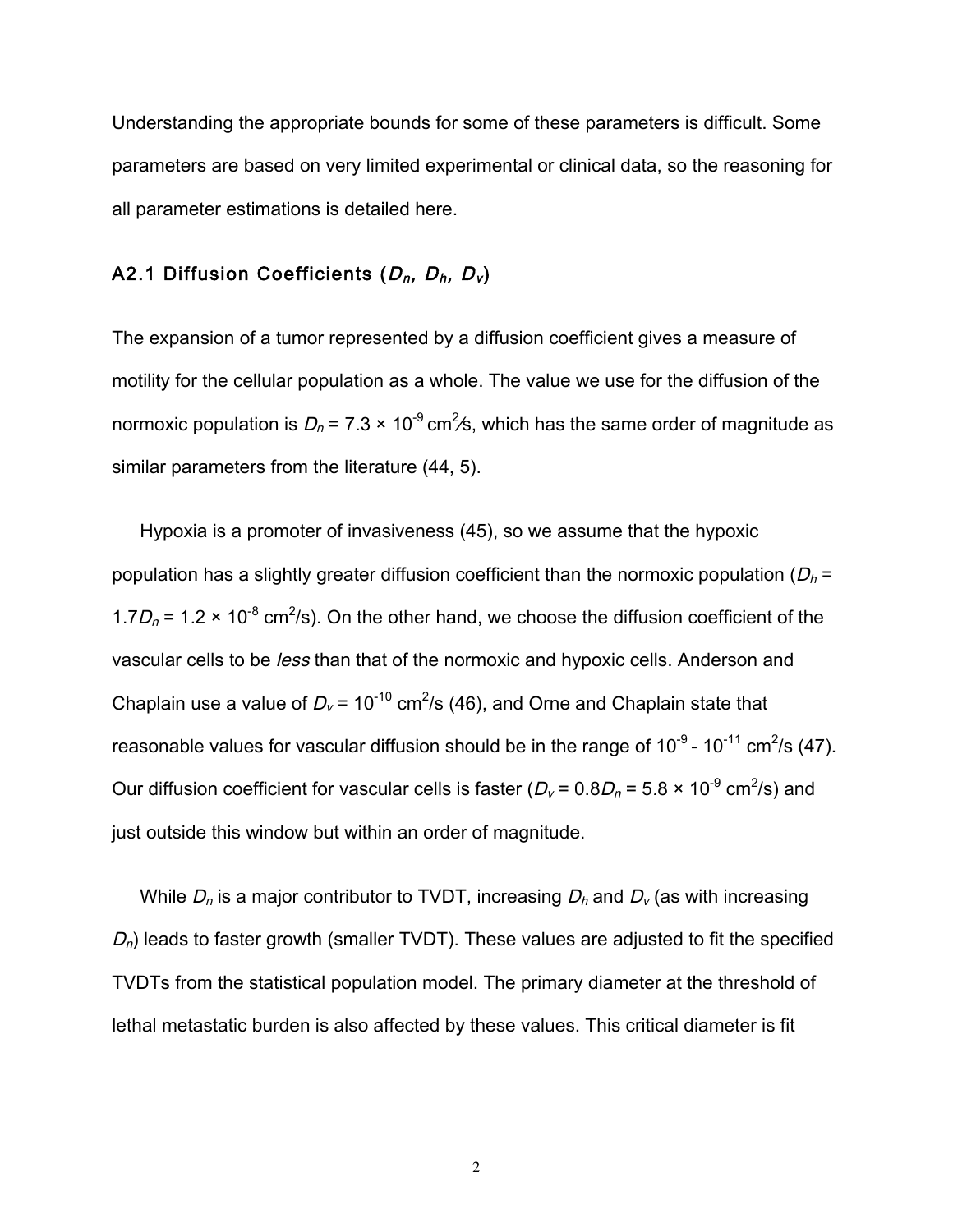better with smaller values for  $D_h$  and  $D_v$  for both the lung and the breast, so a compromise is made to fit both metrics with these values.

### A2.2 Proliferation Rates ( $\mu_n$ ,  $\mu_v$ )

Despite heterogeneity in the proliferation rates of tumor cells, we assume that all cells in the tumor and across both tissue types divide at the same rate (16 h cycle time) to focus on other aspects of the dynamics. Doubling times are observed in vitro to average around 15 h for breast cells and 24 h for lung cells (48). Values used in other models tend to stay within this window (5, 49).

Tumor vasculature is lined with actively dividing endothelial cells (6). Hobson et al. estimate a vascular doubling time of 2.4 - 13 days for mammary cancers in mice (50), so their fastest measure is nearly equal to our rate for the breast vasculature doubling time (2.1 days). The vascular doubling time we use in the lung simulation is even faster and lies farther outside this range (0.83 days), yet still slower than the doubling of the normoxic cells. Values more within this range, like the weekly vascular doubling time from Hinow et al. (5), were too slow to match the growth of the tumor determined by this equation set.

We don't consider proliferation in the hypoxic fraction. Coexistence of both hypoxia and proliferation has been observed and is most prominent at 100 – 150  $\mu$ m from vessels (51), however, both oxygen and nutrients are required for cell proliferation so it is generally not expected at low oxygen tensions.

## A2.3 Chemotactic Constant  $(x)$

3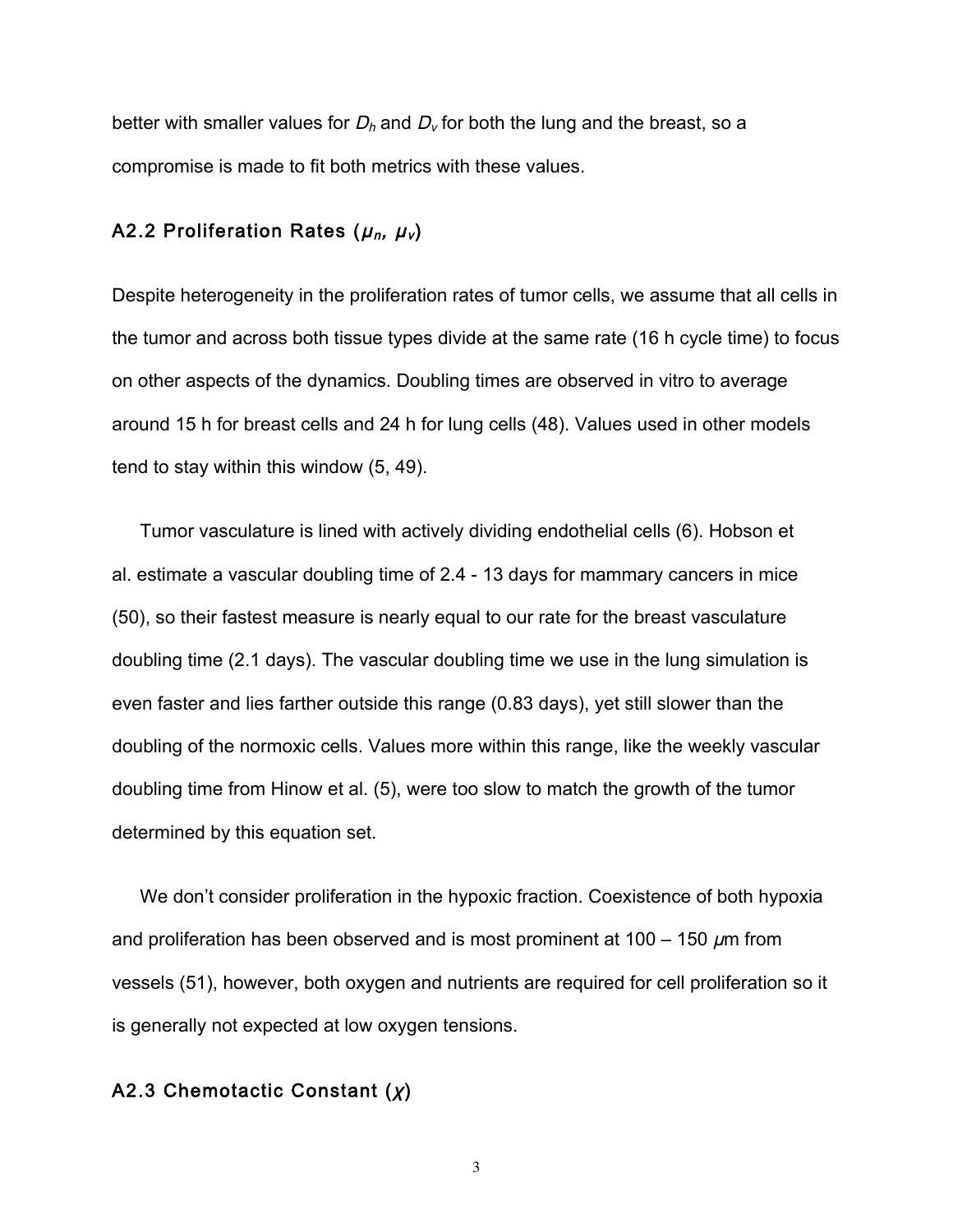The chemotactic constant also has an effect on the TVDT. Increasing  $\chi$  increases the growth rate of the primary tumor. Endothelial cells migrate toward positive gradients of VEGF (6), and the resulting vascular accumulation in turn increases normoxic cell proliferation and hypoxic reoxygenation.

Orme and Chaplain use a value that is 10 times their  $D_n$  (47), but estimates are found that range from  $\chi$  = 10<sup>-4</sup> - 10<sup>-7</sup> cm<sup>2</sup>/s (44, 5). We use  $\chi$  = 1.5 × 10<sup>-8</sup> cm<sup>2</sup>/s, which is around twice the value of the non-directed normoxic migration.

## A2.4 Deoxygenation and Reoxygenation  $(a_n, a_n)$

As the tumor grows larger and more dense, the build-up of pressure causes blood vessels within to collapse. Temporary occlusions may lead to reversible hypoxia. Lanzen et al. measure acute hypoxia caused by fluctuating vascular occlusions, recording frequencies of more than 1 cycle every 3 minutes (52), but this fast rate is more of an individual vessel measure than one that can be used with continuous cellular densities. Hinow et al. estimate that half of the cell population will become hypoxic within 7 h (5). This model's values for the rate of deoxygenation range from  $4 \times 10^{-3}$  - 6  $\times$  10<sup>-5</sup> h<sup>-1</sup>, which are much smaller than the aformentioned estimates because they are switched on from the outset and remain turning over, instead of switching on and off due to a critical threshold of oxygen concentration. We choose reoxygenation to be somewhat slower ( $a_h$  = 0.7 $a_n$ ) than the rate of deoxygenation.

### A2.5 Intravasation ( $\beta_n$ ,  $\beta_h$ )

4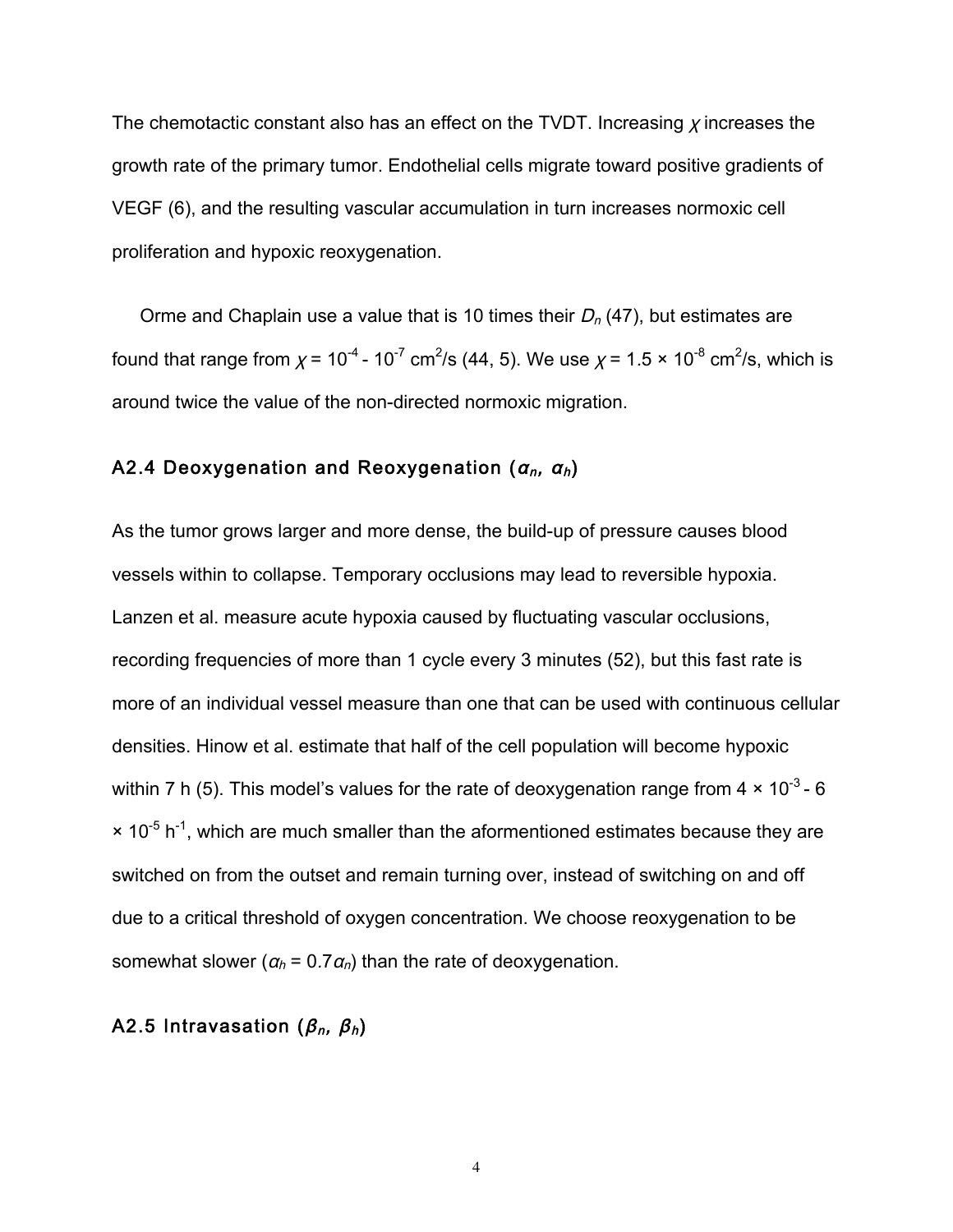Metastasis might be an approach to find a more suitable environment or to overcome hypoxia by losing adhesiveness and increasing motility (34). It may also occur by being at the right place at the right time. Though it seems that hypoxic cells might get more easily drawn into the circulation, the normoxic cells are already in contact with the vasculature. Further analysis was done to determine how to adjust these parameters.

The landscapes in Fig. 7 show how the relation between total rate of entry into the circulation and the fraction of this total that comes from the normoxic population affects the diameter of the primary at which lethal metastases are shed. Once again, for the breast tumor, there are several combinations that lead to the same results. For the lung tumor, as long as the rate of entry is large enough, it doesn't seem to matter which compartment they are coming from. The lung tumor simulation, though, does have a slight shift toward smaller diameters when  $\beta_n$  is greater than  $\beta_n$ , so this influences our choice for the larger entry rate from the hypoxic population.

## A2.6 Death Rates ( $\delta_n$ ,  $\delta_h$ ,  $\delta_v$ )

The high interstitial pressure within the tumor can lead to apoptotic signals and collapsing blood vessels, which may be followed by cellular and vascular death (53). It is difficult to measure cell death, as its rarity and inconsistency makes it difficult to capture and measure a rate, but cell loss is most pronounced in the hypoxic fraction (54). Chronically hypoxic cells are viable from hours to days, with an upper limit around 4 days (54, 55, 38, 56). This model works on a continuous population, so single cell metrics will overestimate the rates.

5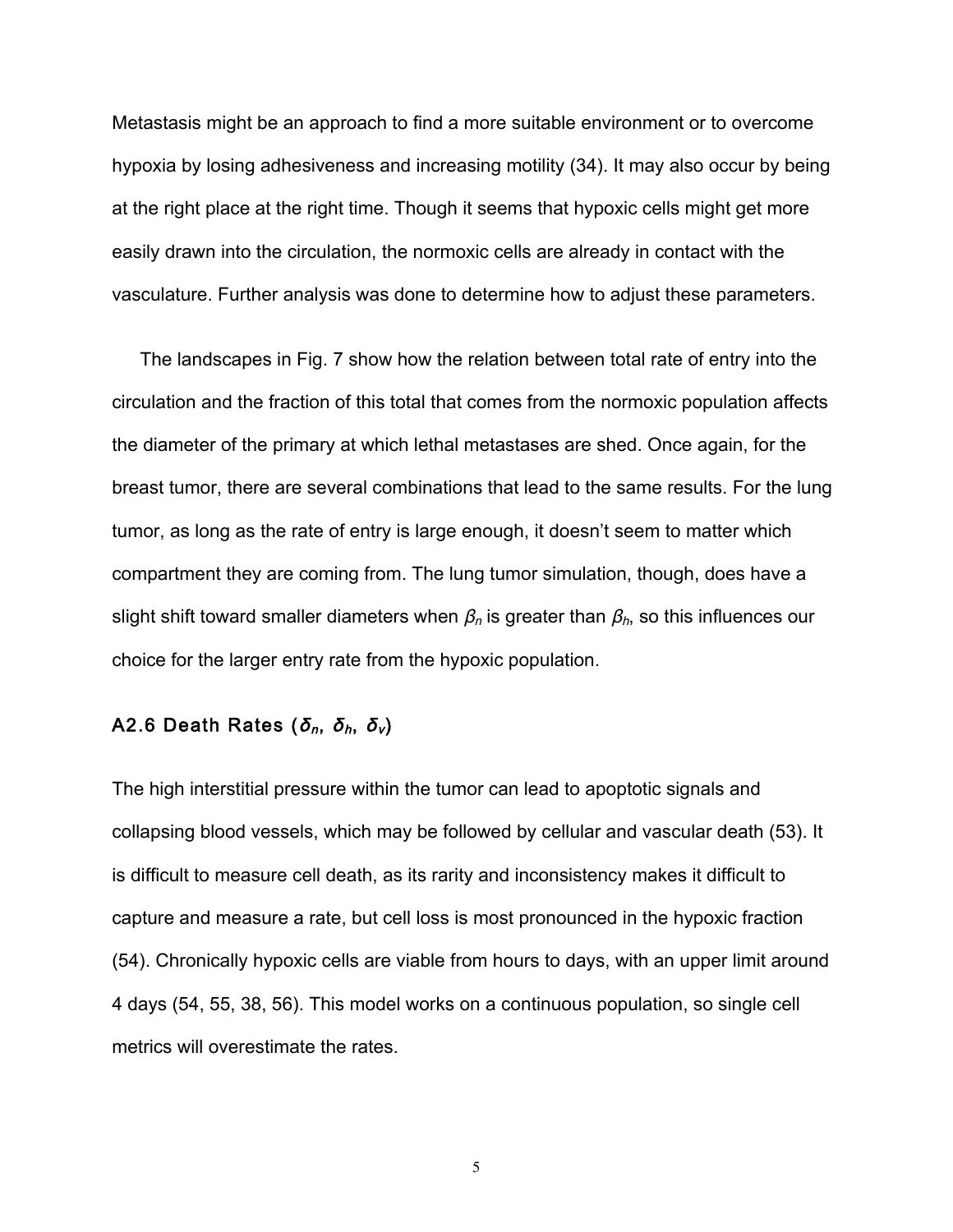In the model, increasing  $\delta_h$  slows the growth of the primary for both the lung and breast simulations by moving more of the hypoxic fraction that summons the vasculature into an irreversible necrotic state. We adjust this value to make the best fit, and we set the death rate of the hypoxic cells to be greater than that of the normoxic and vascular portions.

### Appendix 3

Obtaining a TVDT from exponential growth, as seen with the lung simulation, is straightforward. With exponential growth (*V* = *V* $_0$  *e*<sup>rt</sup>) the growth rate is *r* = ln(2)/ $\tau$  in terms of the doubling time  $\tau$ . We simply calculate

$$
\tau = \frac{\ln 2}{r} \qquad (1s)
$$

for the doubling time after fitting the tumor growth to an exponential.

To calculate a dynamic TVDT from power law growth we first consider the volume at time  $t_1$  and then again at time  $t_2$  when the volume has doubled. So we have

$$
V_1 = ct_1^n
$$
  

$$
2V_1 = ct_2^n,
$$

assuming constant c and n. After scaling one by the other and rearranging, we get  $t_2$  =  $t_1 2^{1/n}$ . The TVDT then is given by TVDT =  $t_2$  -  $t_1 = t_1(2^{1/n} - 1)$ . In terms of the diameter of the spherical tumor, we have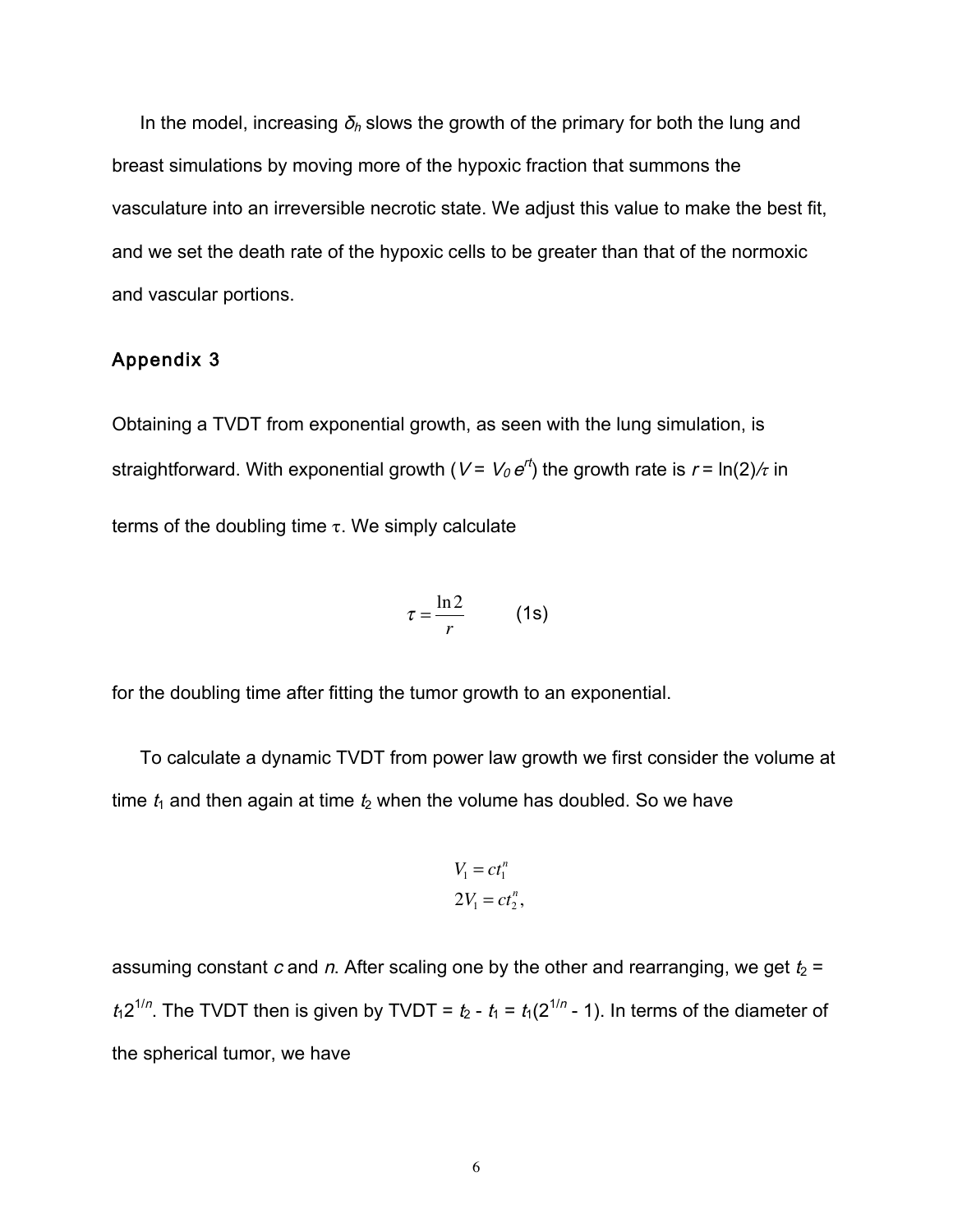TVDT = 
$$
\left(\frac{\pi d^3}{6c}\right)^{1/n} (2^{1/n} - 1),
$$
 (2s)

where  $c$  and  $n$  are both found from fitting the power law curve. We can then relate the dynamic TVDT of the tissue model to the static TVDT of the statistical population model by calculating the doubling time at an average tumor size (d) of around 3 cm.

### Appendix 4

The total hypoxic turnover is given by the 2nd equation in Eqn. set 1. Ignoring the spatial component (the diffusion term), we simplify this to:

$$
\frac{\partial h}{\partial t} \to \frac{dh}{dt} = -\alpha_h hv + \alpha_n n(1 - v) - \beta_h hv - \delta_h h.
$$

Solutions for the hypoxic turnover for both the breast and lung tumors are larger at the leading edge but nearly zero within the interior. For the interior, we approximate a zero flux ( $dh/dt \sim 0$ ) and rearrange, solving for the vascular density:

$$
v \sim \frac{1 - \sigma\left(\frac{\delta_h}{\alpha_h}\right)}{1 + \sigma\left(1 + \frac{\beta}{\alpha_h}\right)}
$$

where  $\sigma = \frac{\alpha_h h}{\alpha_n n}$  represents the reoxygenation flux over the deoxygenation flux. This equation can be further simplified by recognizing that the rate of entry into the circulation is much less than the rate of reoxygenation ( $\beta_h/\alpha_h << 1$ ), which always holds true by several orders of magnitude (c.f. Table 1). The resulting equation is: